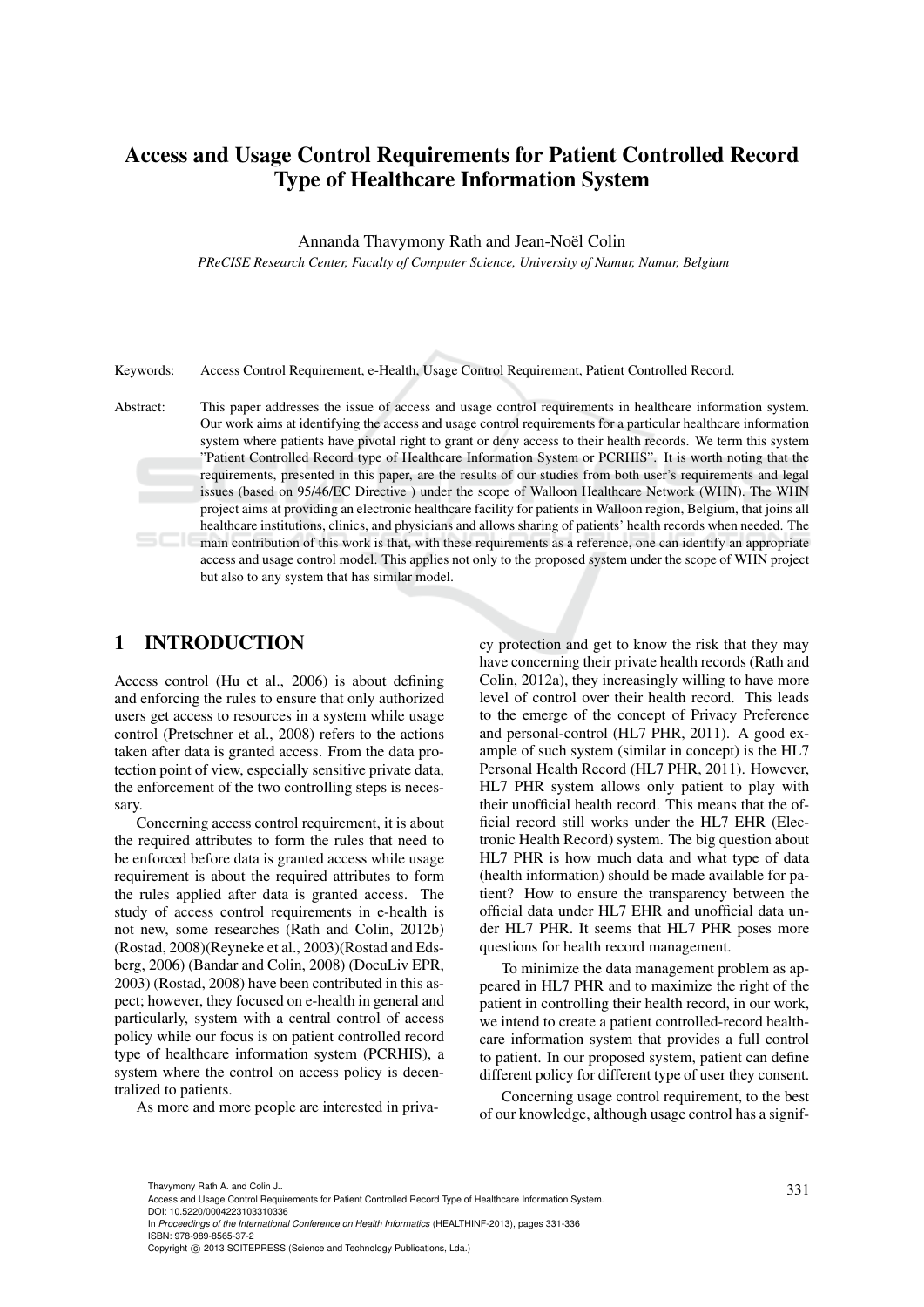icant affect on security in protecting patient's record, there is no research so far in e-health, which focuses on this aspect. Most of the researches focus on the access control. This may be because of the feasibility study or the believe that usage control is just the extended-access control. But in our view, we should separate the two processes clearly cause they require different method for handling, hence, different control requirements.

The rest of the paper is organized as follows. We provide the background in Section 2. Section 3 presents the user and data requirements. Section 4 talks about the access control requirements while Section 5 presents usage control requirements. Section 6 is the discussion and we conclude in Section 7.



Figure 1: Simplified Schema of PCRHIS.

### 2 BACKGROUND

PCRHIS Architecture: As illustrated in Figure 1, PCRHIS is a network of health institutions such as hospitals, and clinics, but also of physicians, that aims at supporting the exchange of patient's medical record between healthcare professionals, in a timely and secure way. Two types of data are actually stored centrally: access and usage policy defined by patient and optionally patient's medical record. In addition, PCRHIS also manages in a central way the access and usage permissions that apply to the various pieces of data it manages. Permissions are managed by patient himself/herself, by his/her legal representative (guardian), or by a trusted-person. In general, PCRHIS central server is in charge of the overall authorization process; it receives the requests from the nodes, checks them against the applicable access policy (as defined by the patient) and returns the requested information. Then requested information is viewed at client (or requester's device) where the control of information usage is taken place.

Requirements Elicitation: The data requirements we identified in next section result from the study of practical documents for treatment procedure in different healthcare institutions, clinics, and hospitals in French speaking region in Belgium under the Walloon Healthcare Network Project. The user requirements were identified based on two sources of information. First, we studied the practical data processing procedures at different healthcare institutions under the WHN project. Second, we studied the EU directive concerning the processing of sensitive private data, particularly, the 95/46/EC Directive (EUdirective, 1995). For Access and usage control, the requirements were captured based on two important sources of information, access and usage policies of the existed healthcare institutions in Walloon region and the 95/46/EC Directive.

# 3 USER AND DATA REQUIREMENTS

In this section, we present different types of users who are supposed to involve in processing of patient's data (or record) and different types of data considered to be sensitive.

#### 3.1 Patient Data

Two types of patient's data are considered to be sensitive: administrative and treatment data. Administrative data is any data related to the administrative work including patient personal information. The treatment data is any data related to the treatment of the patient. Treatment data is categorized further into subcategories, as presented below.

"Treatment report" is a report of treatment containing the information such as patient personal data, type of illness, location, people involved, time, and duration of the treatment. "Summary treatment result" is a short report describing the result of the treatment. It can be a success operation, fail, or follow-up. "Conclusion on state of patient health" describes the condition or state of the patient's health after the operation or treatment. This type of report is generally generated by a doctor who leads the treatment or a consented-doctor. "Prescription" describes the types of drug that patient needs to consume and also the instruction on when and how to consume it. "Follow-up report", for some illnesses, after treatment, follow-up report is required. It allows doctor to follow the health condition of patient.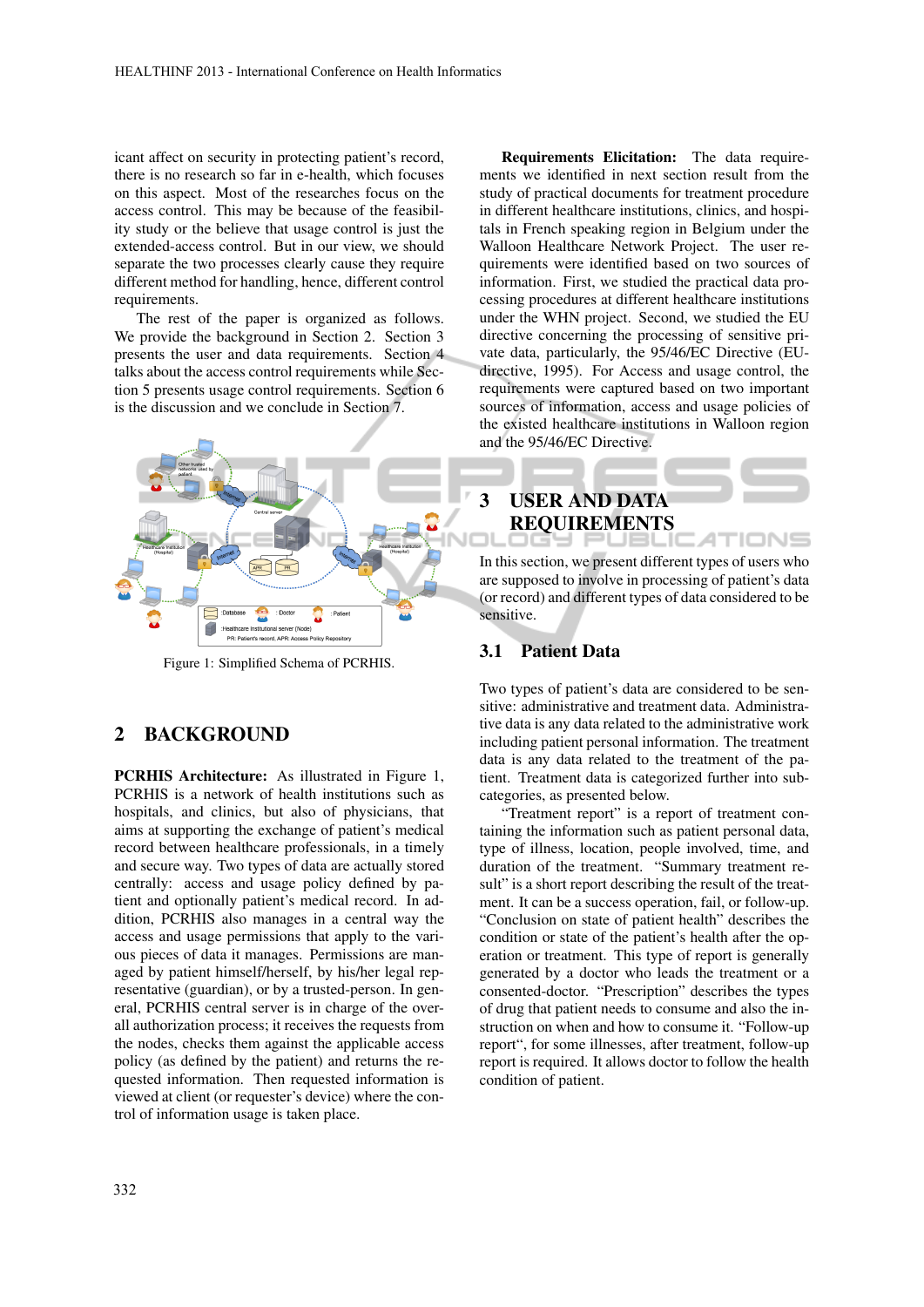#### 3.2 Type of User

In our study, we identified users by considering two different circumstances. First, we consider a normal situation where patient is able to exercise his/her rights. Second, we consider a situation where patient loses his/her ability to exercise his/her rights physically or morally, for instance, in case patient becomes disabled. Following our study, we identified six groups of users who can access patient's record either directly or indirectly. Those are: Patient, Healthcare professional, Legal-representative (or guardian), Trusted-person, Administrative-personnel, and IT-Technical-personnel.

"Patient": the physical person who is the owner of the health records. "Healthcare professional": people who work at the healthcare institution and are possibly responsible for the treatment of patient. These people are classified into sub-groups depending on their skill or domain of expertise that ranges from generalist-doctor, specialist-doctor, to nurse or pharmacist. "Guardian": people closed to patient who can legally represent patient in case he/she can not exercise his/her rights. "Trusted-person": is a user or group of users, defined explicitly by patient, who can decide on behalf of patient when patient is in situation where he/she can not exercise his/her rights physically or morally. "Administrative-personnel": people who are responsible for the administrative work concerning the patient treatment at healthcare institution. "IT-Technical-personnel": people who are responsible for maintaining the IT-infrastructure to ensure the proper functioning of the e-health system.

### 4 ACCESS CONTROL REQUIREMENTS

In this section, we present the access control requirements in PCRHIS. We classify access control requirements into different categories ranging from action restriction to system requirement. The detail information is illustrated in Figure 2.

"Action restriction" is about the possible actions that can be used in processing patient's data. Those actions are: "print", "copy/transfer", "read/write/display", "delete", and "execute".

"Constraints: Temporal and Spatial", "temporal access" is the time related constraint. "Spatial access" is the constraint based on geographical location. For example, the policy that prohibits every access from hospital "B" to hospital "C".

"Least privilege principle", in order for users to do their job correctly, it is essential that concerned users have the correct permissions allowing them to gain access to the information they require. However, these permissions should not allow users to gain access to information that is not meant for them. Least privileges allow us to ensure that there is no security gap for user to intrude patient's record.

"Permission transfer (delegation)" is important to ensure the smooth management process in case the responsible person is on mission and is not able to exercise his/her rights. In PCRHIS, it is also required for permission or rights transfer. For instance, patient delegates their rights to guardian and trustedperson in case patient is not able to exercise his/her rights. There are three types of delegation: patient to guardian, patient to trusted-person, patient to healthcare professional.

"Obligations" refers to the duty for user to fulfill before or after access is granted. For example, notification of access to patient for traceability purpose.

"Purposes of access" allows patient to determine precisely the access rights to content. It also contributes in sharping the access control decision on the requested content. There are six types of purpose: Normal, Critical, Emergency, Personal archive, Research, and Statistic.

"System Requirements", there are three important requirements: "Interoperability" (because we address the data processing problem in distributed and heterogeneous environment), "Simplicity and User friendliness" ( as patient is the one who administrates the access policy. Thus, a simple system is required), and "Performance" (a very good system performance is required because in some case a fast decision is required, for instance, emergency case).

### 5 USAGE CONTROL REQUIREMENTS

In this section, we discuss the usage control requirements applied to PCRHIS, ranging from usage restrictions to action requirements, the detail is illustrated in Figure 3.

"Usage Restriction" defines the circumstances under which the content can be viewed and also under which content can not be viewed. "Action restriction" refers to the allowed or not allowed actions to perform on patient's record.

"Temporal usage restriction" is the time related usage refers to time within which user is allowed to view patient's record. "Spatial usage restriction" refers to the place/location where data is allowed to view, particularly, when data is moved out of its original location. "Data viewing" refers to the number of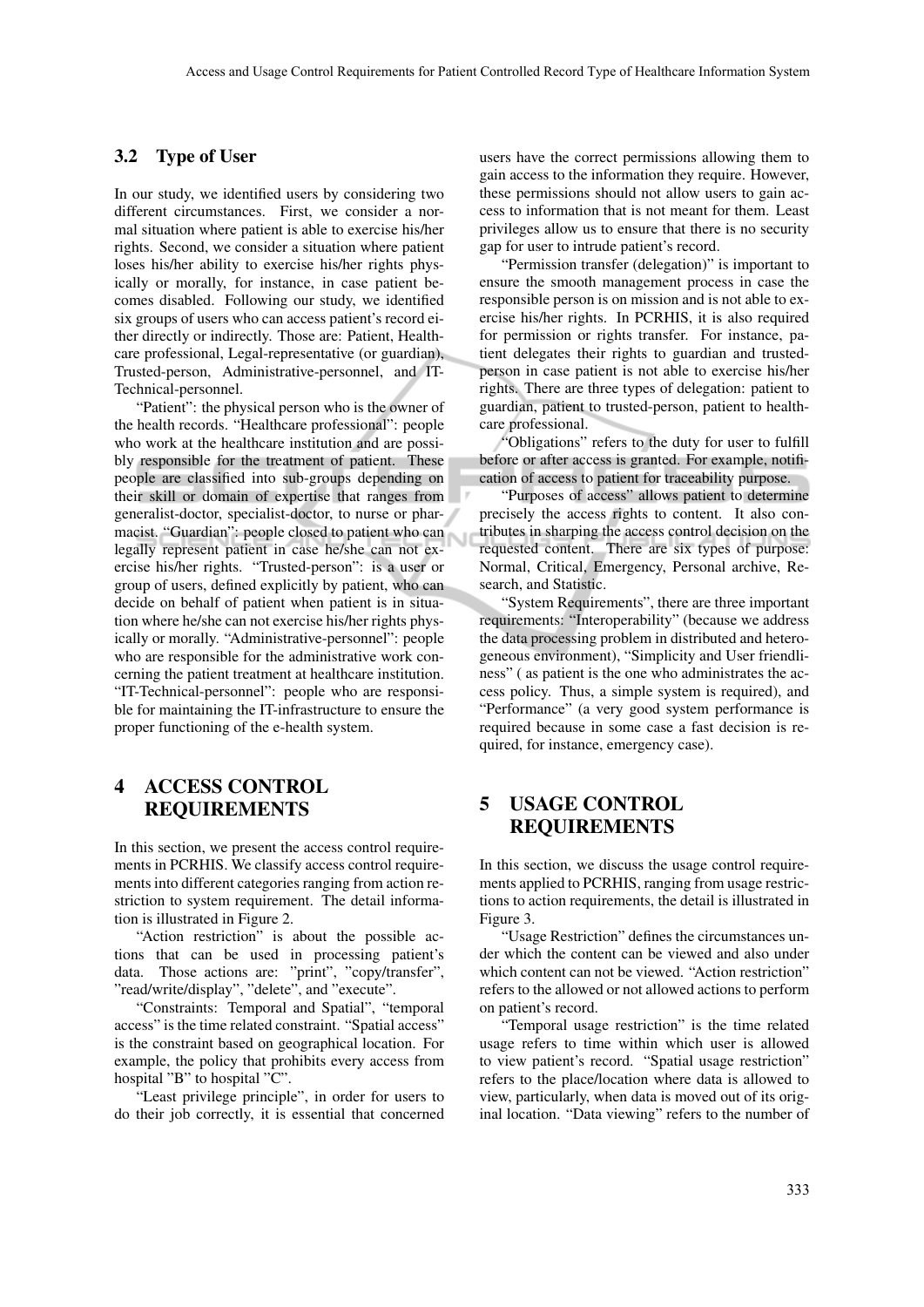

Figure 2: Classification of different requirements for access control ranging from actions restriction to system requirements.



Figure 3: Classification of different requirements for usage control differentiates between usage restrictions and Obligations (actions requirement).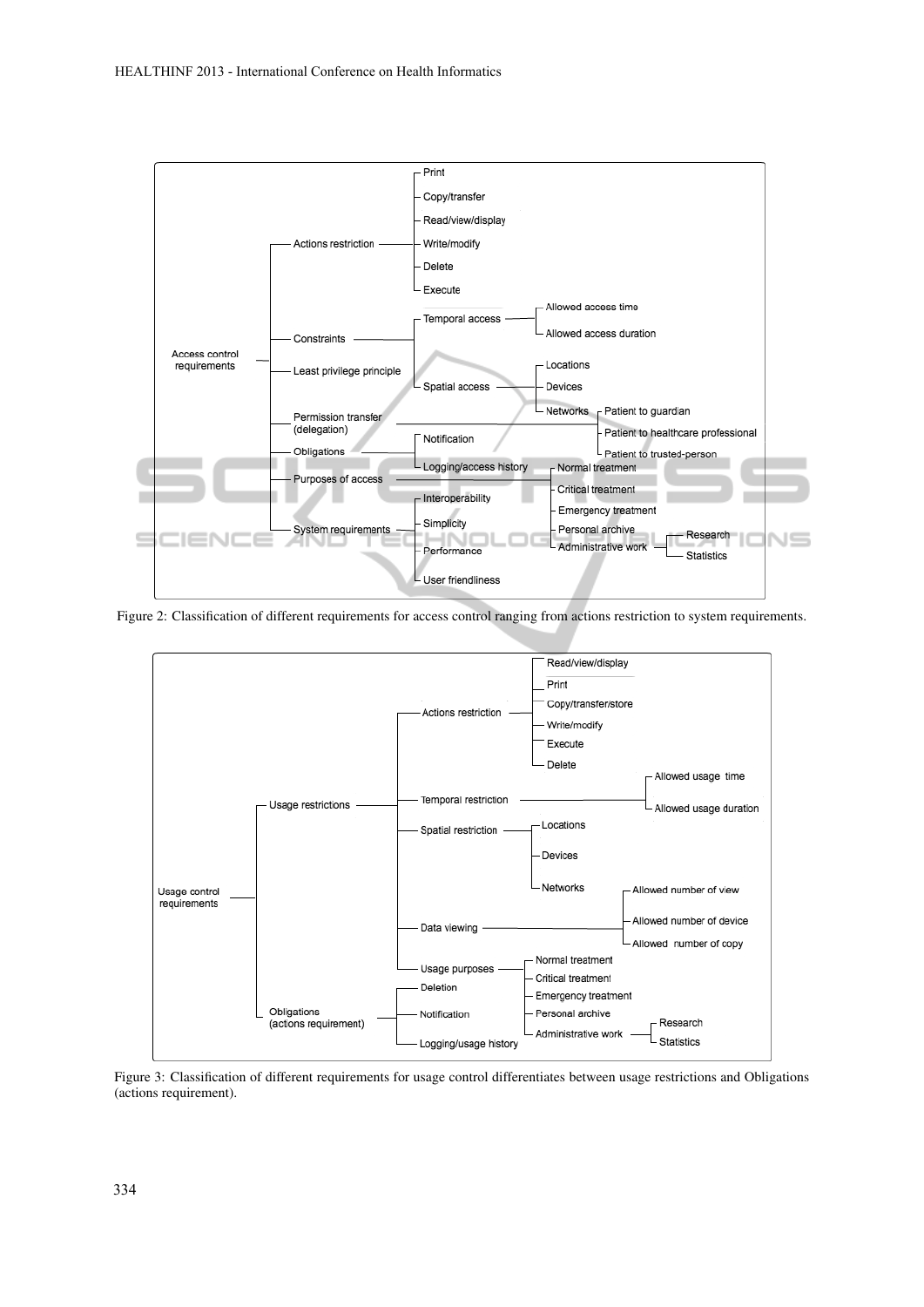times allowed to view data after it is liberated or the number of devices allowed to view data, for instance, allowing to view data two times.

"Usage purposes" is one of the most important constraint that ensures patient's record being used is in the right direction. It is important to note that usage purpose should be continuously controlled during usage session. Based on our analysis, six types of purpose are identified, the same as that of access purposes: normal, critical, emergency, personal archive, research, and statistic.

"Obligations" refers to any duty that needs to be performed by requester or system during the usage session (before, during, or after the use of patient's record). For example, a "delete" action is required to be performed after the usage license is expired while "notify" needs to be performed before and after the use of data. Here are the possible obligations required in usage control applied to PCRHIS: "Deletion and store ", "notification", and "logging".

# 6 DISCUSSION

In this section, we discuss the issues that can be raised when patient is given fully the rights to administrate and control the access and usage policy. In system where access control is based on rule/policy, it is required for rule/policy creator to have the knowledge on how rule works and to be beware of what they are doing and the consequence of doing so. In health information system, particularly in our proposed system, it is understood that it is not possible to make an assumption that all patients have sufficient computer skill or knowledge and can operate or set rule by themselves. Thus, to solve this problem, we propose to use three possible groups of users as presented below for rule creation and validation.

1) Patient: they can set up the rule through policy administration point by themselves without the support from healthcare professional or other people such as their trusted-person or guardian, but if the problem occurs, for instance, patient mistakenly defines a rule that is not like what he/she wishes, it is the responsibility of patient themselves.

2) Patient's Trusted-person and Guardian: as mentioned in the requirements in previous section, it is required for a patient to assign their trusted-person and/or guardian to represent them in case patient can not exercise their rights. Those person can help patient in setting up and validating the rule if patient wishes to do so.

3) Healthcare Professional: healthcare professional can also help patient to set the rule on their behalf, but patient's consent written in paper is required in this case. This entity may be the most trusted entity in the system in term of knowledge.

Although those three entities may be sufficient to solve the raising problem, we still need other mechanism to make sure that the data is safe for at least a minimum required security as defined in law. To fix the problem, a default access and usage policy is required. This means that policy creator can set up their own preference policy, if not the default policy is applied.

# 7 CONCLUSIONS AND FUTURE WORK

In this paper, we identified different types of users and data applied to PCRHIS. We also identified access and usage control requirements for the addressing system. It is important to note that although this work links primarily to the WHN project, its result can be applied to any other system that has a similar model. Our future work includes a thorough study of the access and usage control models, then the construction of the configurable access and usage control system based on the requirements presented in this paper.

### REFERENCES

ECHN

- Bandar, A. and Colin, F. (2008). Access control requirements for processing electronic health records. In *Proceedings of the 2007 international conference on Business process management*, BPM'07, pages 371– 382, Berlin, Heidelberg. Springer-Verlag.
- DocuLiv EPR (2003). *DocuLive EPR: A hospital Electronic health record system developed by Siemens Medical Systems Norway*. http://www.siemens.com/entry/cc/en/, latest access: July 2011.
- EUdirective (1995). *Directive 95/46/EC of the European Parliament and of the Council of 24 October 1995 on the protection of individuals with regard to the processing of personal data and on the free movement of such data*. https://www.cdt.org/privacy/eudirective/EU.
- HL7 PHR (2011). *Health Level International Seven*. http://www.hl7.org. Latest access: July 2012.
- Hu, V. H., Ferraiolo, D., and Kuhn, D. R. (2006). Assessment of access control system. *National Institute of Standards and Technology*.
- Pretschner, A., Hilty, M., Sch, F., Schaefer, C., and Walter, T. (2008). Usage control enforcement: Present and future. *IEEE Security and Privacy*, 6:44–53.